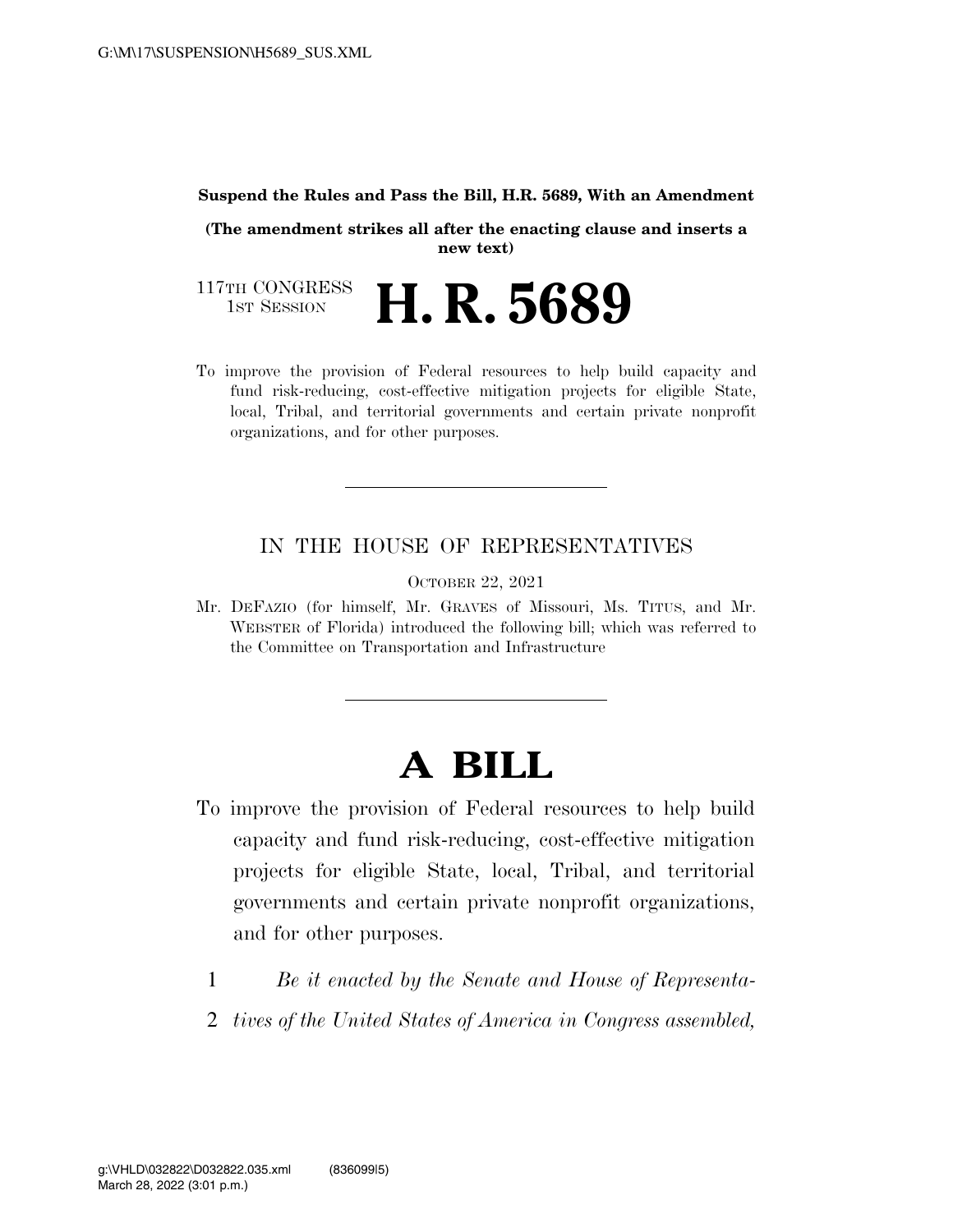#### **SECTION 1. SHORT TITLE.**

 This Act may be cited as the ''Resilient Assistance for Mitigation for Environmentally Resilient Infrastruc- ture and Construction by Americans Act'' or the ''Resil-ient AMERICA Act''.

#### **SEC. 2. PREDISASTER HAZARD MITIGATION.**

 Section 203(i) of the Robert T. Stafford Disaster Re- lief and Emergency Assistance Act (42 U.S.C. 5133) is amended by striking ''equal to 6 percent'' and inserting ''equal to not more than 15 percent''.

#### **SEC. 3. NONPROFIT FACILITIES.**

 Section 203 of the Robert T. Stafford Disaster Relief and Emergency Assistance Act (42 U.S.C. 5133) is amended—

 (1) in subsection (b) by striking ''and local gov- ernments'' and inserting '', local governments, and private nonprofit facilities'';

 (2) in subsection (c) by striking ''or local gov- ernment'' in each place it appears and inserting '', local government, or private nonprofit facility'';

21 (3) in subsection  $(d)$ —

22 (A) in paragraph  $(1)(A)$  by striking "local governments'' and inserting ''local governments 24 and private nonprofit facilities';

25 (B) in paragraph  $(2)$ —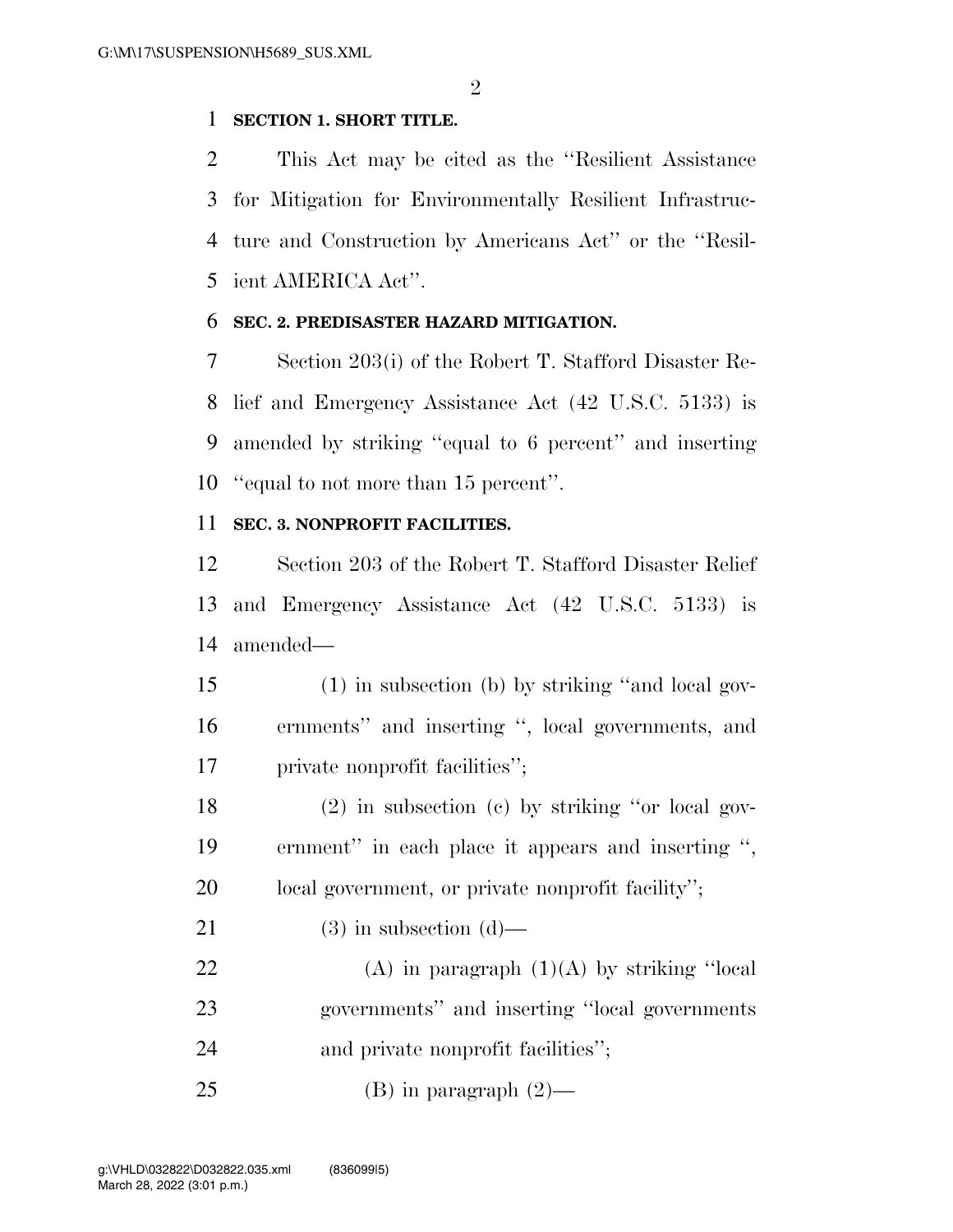| $\mathbf{1}$   | (i) by striking "local governments" in            |
|----------------|---------------------------------------------------|
| $\overline{2}$ | each place it appears and inserting "local        |
| 3              | governments or private nonprofit facili-          |
| $\overline{4}$ | ties"; and                                        |
| 5              | (ii) in subparagraph (B) by striking              |
| 6              | "local government" and inserting "local"          |
| 7              | government or private nonprofit facility";        |
| 8              | and                                               |
| 9              | $(C)$ in paragraph $(3)$ by inserting "or pri-    |
| 10             | vate nonprofit facilities" after "any local gov-  |
| 11             | ernments of the State".                           |
| 12             | $(4)$ in subsection $(e)$ —                       |
| 13             | (A) in paragraph $(1)(A)$ by striking "and        |
| 14             | local governments" and inserting ", local gov-    |
| 15             | ernments, and private nonprofit facilities"; and  |
| 16             | $(B)$ in paragraph $(2)$ by striking "or local    |
| 17             | government" in each place it appears and in-      |
| 18             | serting ", local government, or private nonprofit |
| 19             | facility";                                        |
| 20             | $(5)$ in subsection $(f)$ —                       |
| 21             | $(A)$ in paragraph $(2)$ by inserting "or pri-    |
| 22             | vate nonprofit facilities located in the State"   |
| 23             | after "local governments of the State"; and       |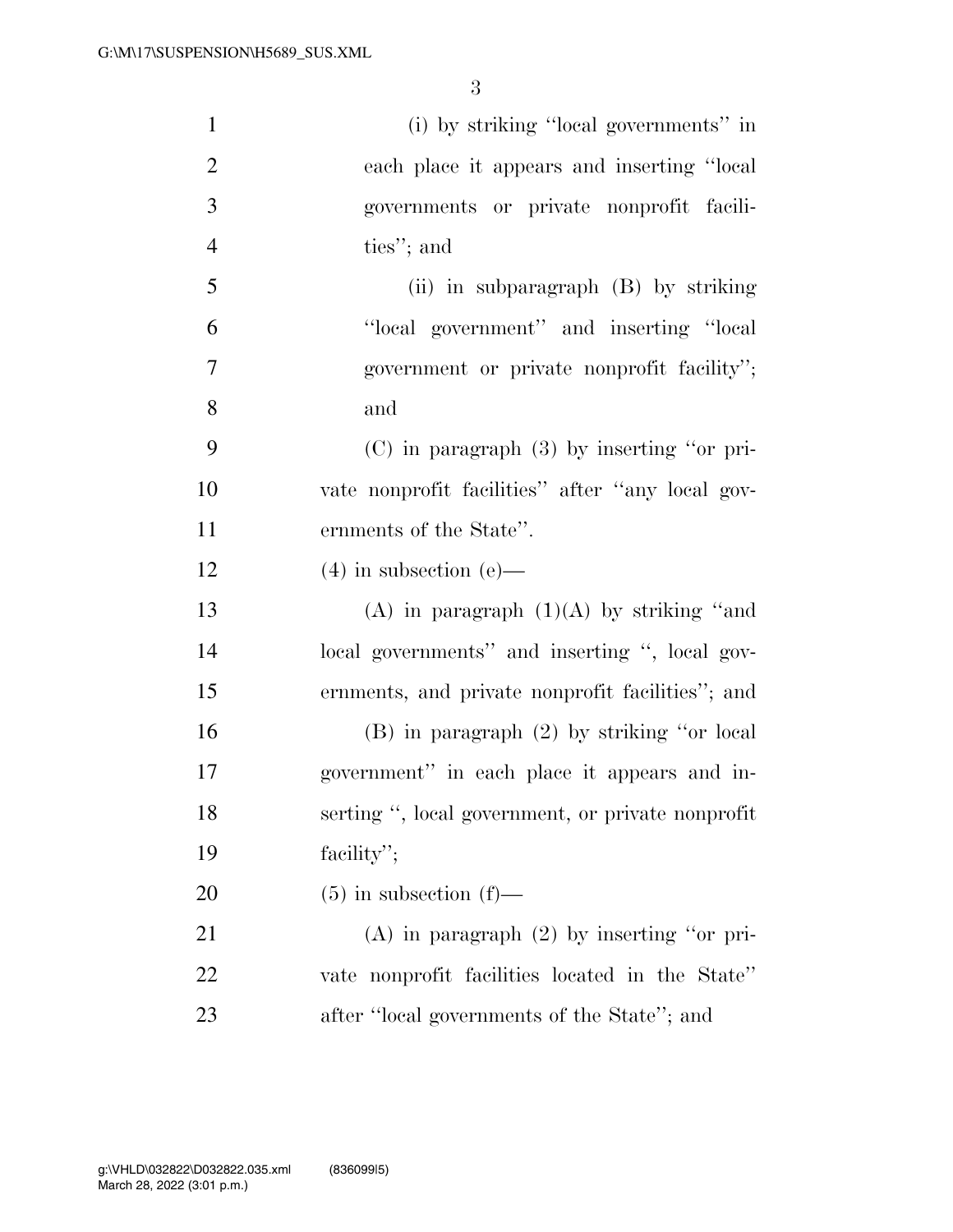| $\mathbf{1}$   | (B) in paragraph $(3)(A)$ by inserting "or             |
|----------------|--------------------------------------------------------|
| $\overline{2}$ | private nonprofit facilities located in the State"     |
| 3              | after "local governments of a State"; and              |
| $\overline{4}$ | $(6)$ in subsection $(g)$ by striking "or local gov-   |
| 5              | ernment" in each place it appears and inserting ",     |
| 6              | local government, or private nonprofit facility".      |
| 7              | SEC. 4. BUILDING CODE IMPLEMENTATION AND ENFORCE-      |
| 8              | <b>MENT SET ASIDE.</b>                                 |
| 9              | (a) IN GENERAL.—Section $203(f)$ of the Robert T.      |
| 10             | Stafford Disaster Relief and Emergency Assistance Act  |
| 11             | $(42$ U.S.C. $5133(m)$ ) is amended—                   |
| 12             | $(1)$ by redesignating paragraph $(3)$ as para-        |
| 13             | $graph(4)$ ; and                                       |
| 14             | $(2)$ by inserting after paragraph $(2)$ the fol-      |
| 15             | lowing:                                                |
| 16             | "(3) BUILDING CODE IMPLEMENTATION AND                  |
| 17             | ENFORCEMENT SET-ASIDE. Of the amounts made             |
| 18             | available under this section for any given year, the   |
| 19             | Administrator may use not less than 10 percent to      |
| 20             | carry out eligible activities that further the imple-  |
| 21             | mentation and enforcement of the latest published      |
| 22             | editions of relevant consensus-based codes, specifica- |
| 23             | tions, and standards, including any amendments         |
| 24             | made by State, local, Tribal, or territorial govern-   |
| 25             | ments to such codes, specifications, and standards,    |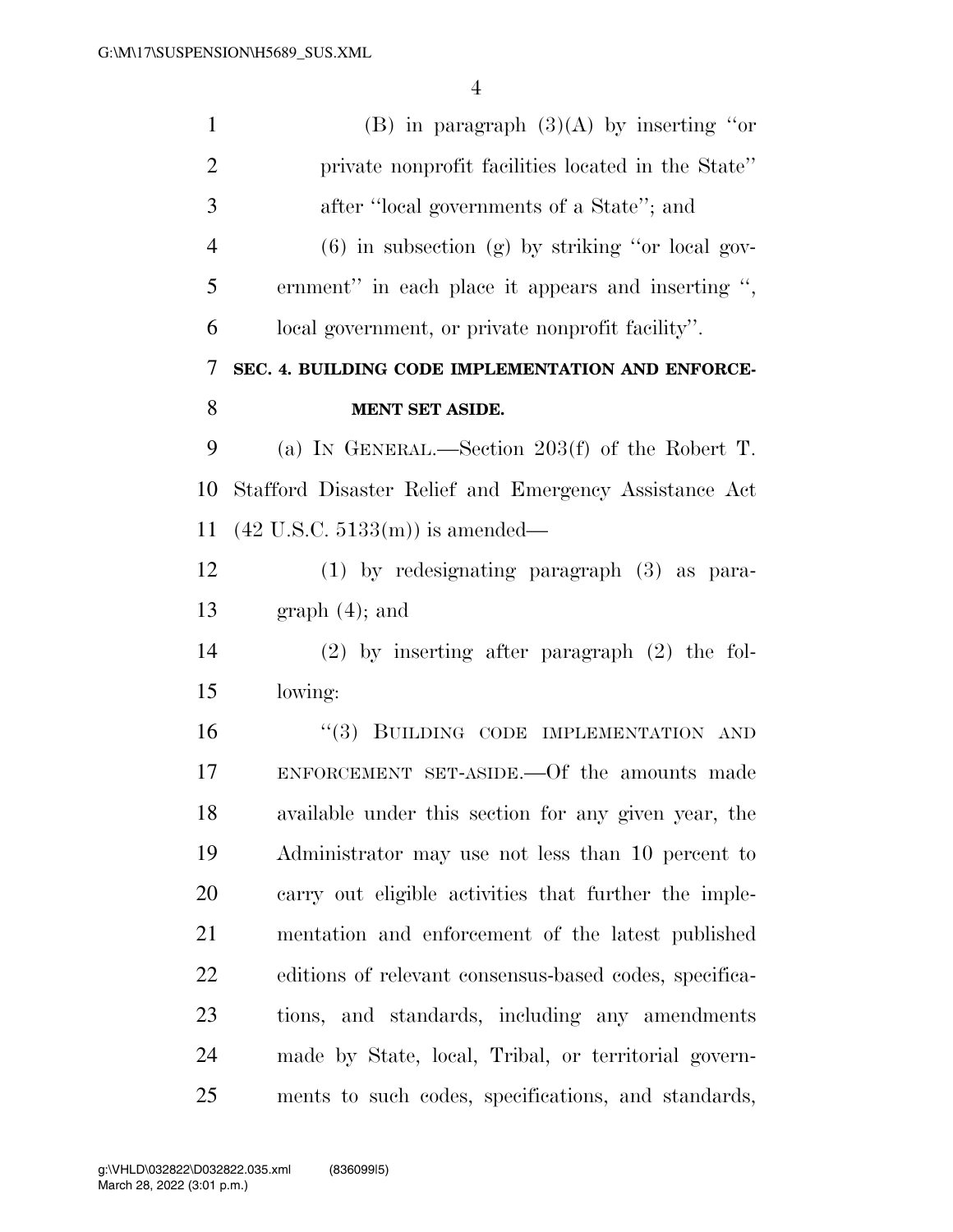| $\mathbf{1}$   | that incorporate the latest hazard-resistant designs   |
|----------------|--------------------------------------------------------|
| 2              | and establish minimum acceptable criteria for the      |
| 3              | design, construction, and maintenance of facilities    |
| $\overline{4}$ | and residential structures that may be eligible for    |
| 5              | assistance under this Act. In any fiscal year in       |
| 6              | which requests for assistance for such activities do   |
| 7              | not total at least 10 percent of assistance under this |
| 8              | section, any remaining funds may be used as addi-      |
| 9              | tional assistance for the purposes of paragraph        |
| 10             | $(1)$ .".                                              |

 (b) LATEST PUBLISHED EDITIONS.—Section 203(m) of the Robert T. Stafford Disaster Relief and Emergency Assistance Act (42 U.S.C. 5133(m)) is amended by insert-14 ing ",  $(f)(3)$ ," after "subsections  $(e)(1)(B)(iv)$ ".

 (c) CONFORMING AMENDMENT.—Section 1234 of the Disaster Recovery Reform Act of 2018 (42 U.S.C. 5133 note) is amended by striking subsection (d).

#### **SEC. 5. RESILIENT INFRASTRUCTURE.**

 (a) USE OF ASSISTANCE.—Subsection (g) of section 404 of the Robert T. Stafford Disaster Relief and Emer- gency Assistance Act (42 U.S.C. 5170c(g)) (as redesig-nated by section 2) is amended—

- 23  $(1)$  in paragraph  $(12)$ —
- (A) by inserting '', wildfire, and ice storm'' 25 after "windstorm";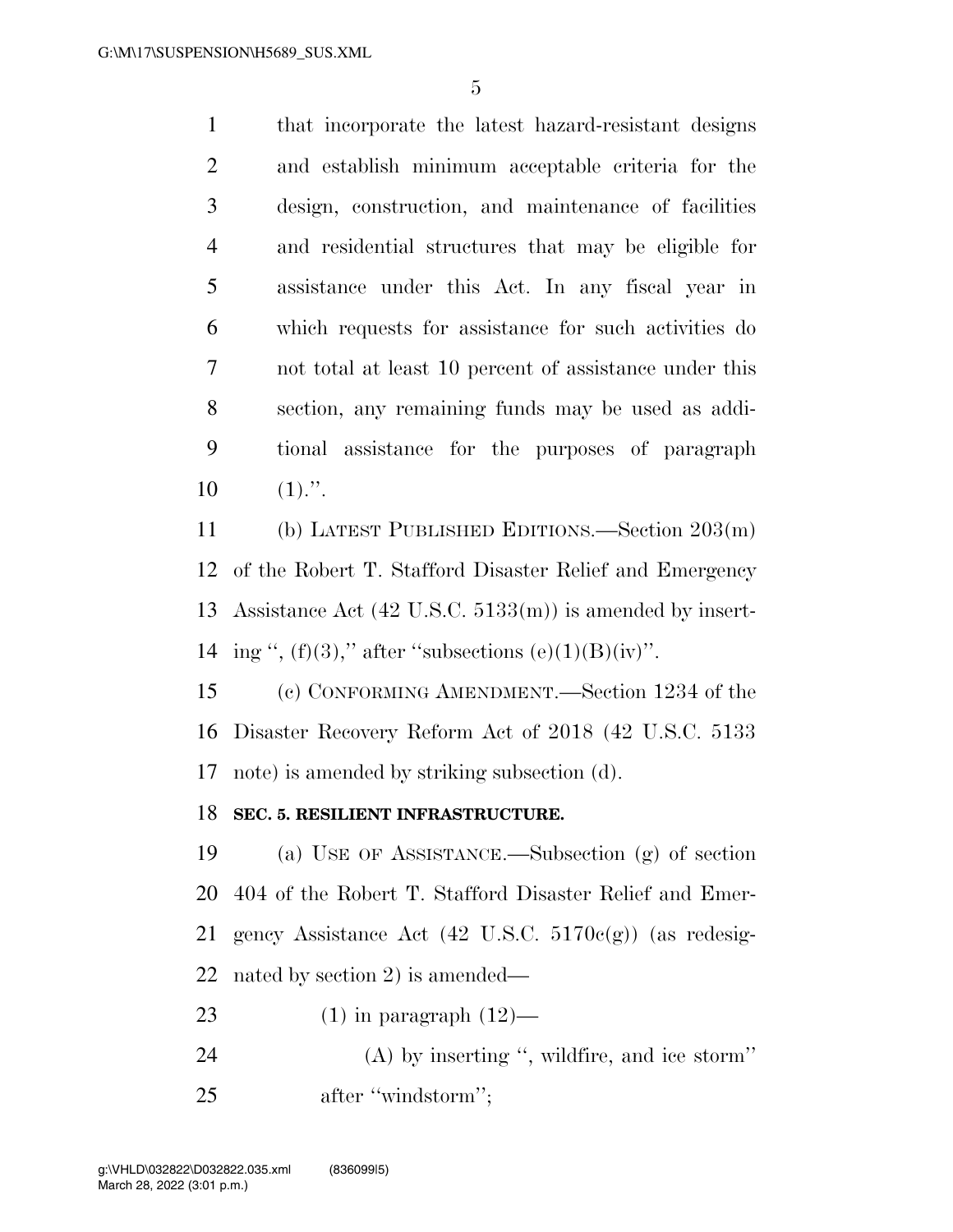| $\mathbf{1}$   | (B) by striking "including replacing" and                |
|----------------|----------------------------------------------------------|
| $\overline{2}$ | inserting the following: "including—                     |
| 3              | "(A) replacing";                                         |
| $\overline{4}$ | $(C)$ in subparagraph $(A)$ (as so des-                  |
| 5              | ignated)—                                                |
| 6              | (i) by inserting ", wildfire," after " $ex$ -            |
| 7              | treme wind"; and                                         |
| $8\,$          | (ii) by adding "and" after the semi-                     |
| 9              | colon at the end; and                                    |
| 10             | (D) by adding at the end the following:                  |
| 11             | $\lq\lq$ (B) the installation of fire-resistant wires    |
| 12             | and infrastructure and the undergrounding of             |
| 13             | $wires$ ;";                                              |
| 14             | $(2)$ in paragraph $(13)$ by striking "and"; and         |
| 15             | $(3)$ by striking paragraph $(14)$ and inserting         |
| 16             | the following:                                           |
| 17             | $\cdot$ (14) replacing water systems that have been      |
| 18             | burned, caused contamination, or are at risk from        |
| 19             | wildfire impacts with resilient, non-combustible ma-     |
| 20             | terials;                                                 |
| 21             | "(15) repairing, replacing, or retrofitting infra-       |
| 22             | structure damaged by ice storms to be resilient to       |
| 23             | the impacts of such storms;                              |
| 24             | $\cdot$ (16) retrofitting or hardening electric grid in- |
| 25             | frastructure to comply with the latest published         |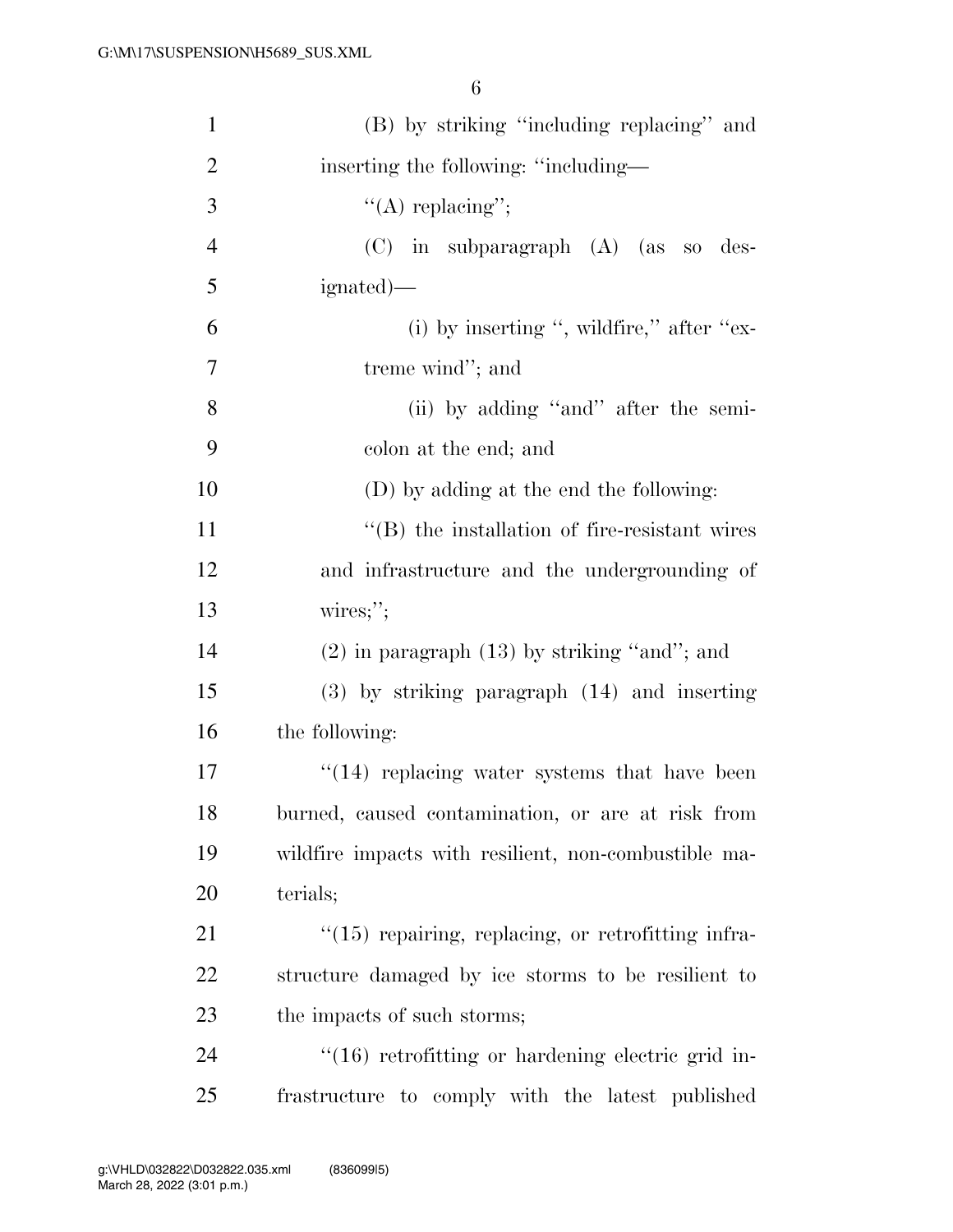strength standards or industry best practices for re- siliency, including standards and practices relating to the strength of utility poles in high wind areas, regardless of height; and

 ''(17) implementing technologies to improve in- frastructure monitoring and distribution for the pur- pose of reducing risk and avoiding future disaster impacts and, notwithstanding other requirements re- lated to cost-effectiveness, to avoid any unintended consequences under this section and section 203.''.

 (b) USE OF ASSISTANCE FOR EARTHQUAKE HAZ- ARDS.—Subsection (h) of section 404 of the Robert T. Stafford Disaster Relief and Emergency Assistance Act (42 U.S.C. 5170c(h)) (as redesignated by section 2) is amended—

 (1) by inserting ''and tsunami'' after ''earth- quake'' each place it appears (including in the sub-section heading);

 (2) in paragraph (2) by striking ''and'' at the end;

 (3) in paragraph (3) by striking the period at 22 the end and inserting "; and"; and

(4) by adding at the end the following: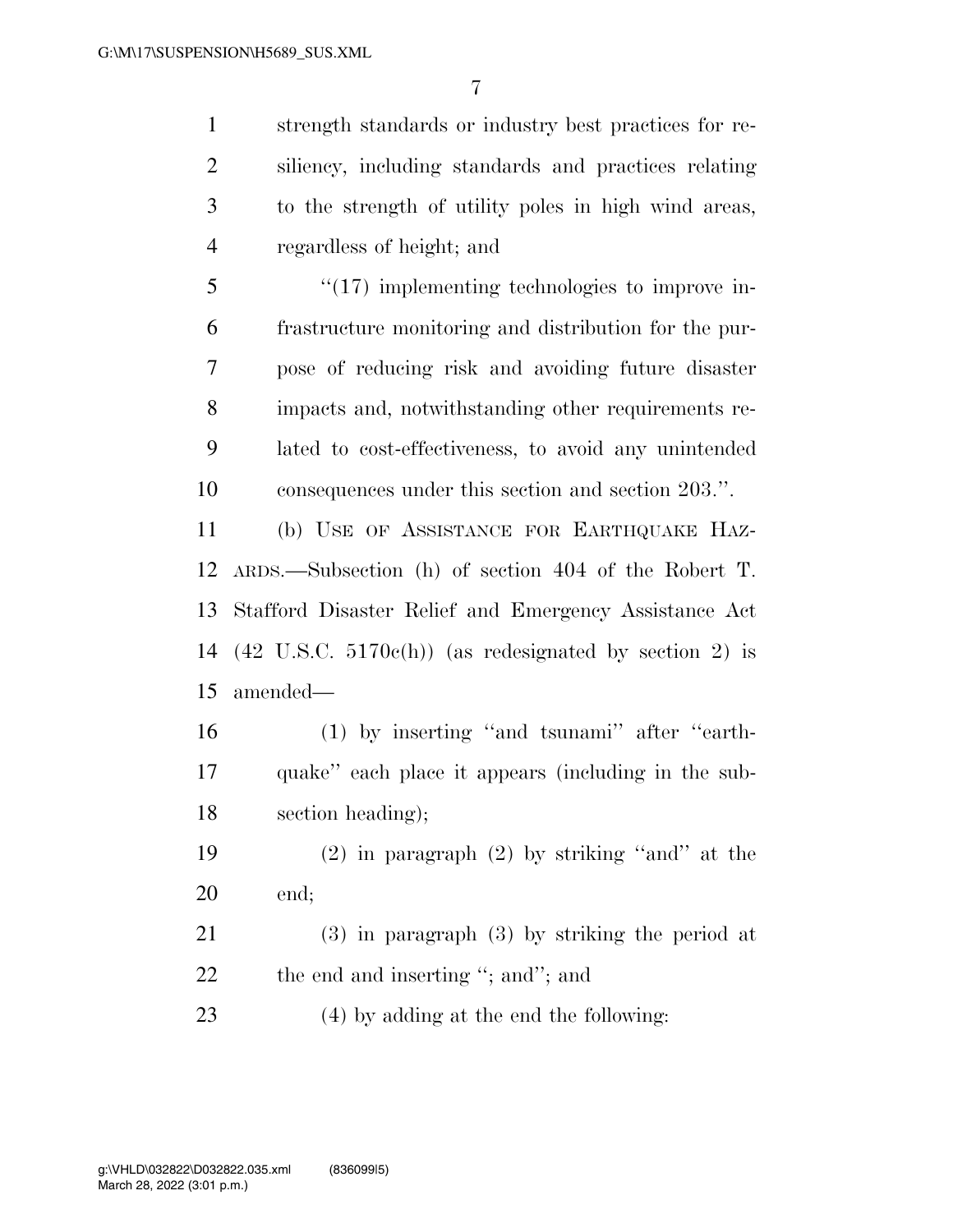1 ''(4) planning, design, or construction of vertical evacuation structures in designated and mapped tsunami danger areas or hazard zones.''.

## **SEC. 6. RESIDENTIAL RETROFIT AND RESILIENCE PILOT PROGRAM.**

 (a) ESTABLISHMENT.—The Administrator of the Federal Emergency Management Agency shall carry out a residential resilience pilot program through the program established under section 203 of the Robert T. Stafford Disaster Relief and Emergency Assistance Act (42 U.S.C. 5133) to make available assistance to State and local gov- ernments for the purpose of providing grants to individ-uals for residential resilience retrofits.

 (b) AMOUNT OF FUNDS.—The Administrator may use not more than 10 percent of the assistance made avail- able to applicants on an annual basis under section 203 of the Robert T. Stafford Disaster Relief and Emergency Assistance Act (42 U.S.C. 5133) to provide assistance under this section.

 (c) TIMELINE.—The Administrator shall establish the demonstration program under this section not later than 1 year after the date of enactment of this Act and the program shall terminate on September 30, 2025.

 (d) REPORT.—Not later than 4 years after the date of enactment of this Act, the Administrator shall submit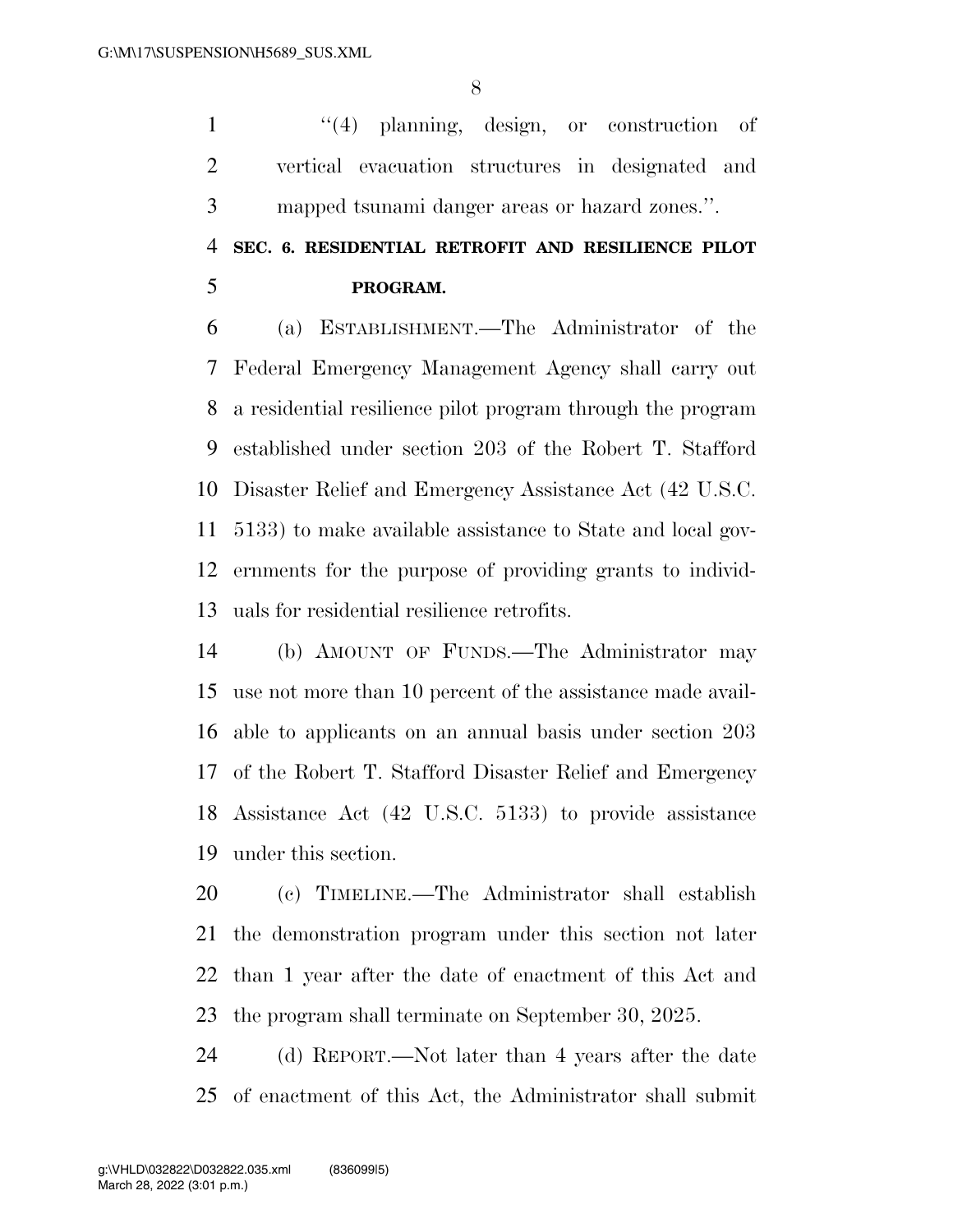to the Committee on Transportation and Infrastructure of the House of Representatives and the Committee on Homeland Security and Governmental Affairs of the Sen-ate a report that includes—

 (1) a summary of the grant awards and projects carried out under this section;

 (2) a detailed compilation of results achieved by the grant awards and projects carried out under this section, including the number of homes receiving ret- rofits, the types and average costs of retrofits, demo- graphic information for participants in the program, and estimate avoidance in disaster impacts and Fed- eral disaster payments as a result of the grant in-vestments; and

 (3) any identified implementation challenges and recommendations for improvements to the pilot program.

 (e) RESIDENTIAL RESILIENT RETROFITS DE-FINED.—

 (1) IN GENERAL.—In this section, the term ''residential resilient retrofits'' means a project that—

 (A) is designed to increase the resilience of an existing home or residence using mitigation measures which the administrator determines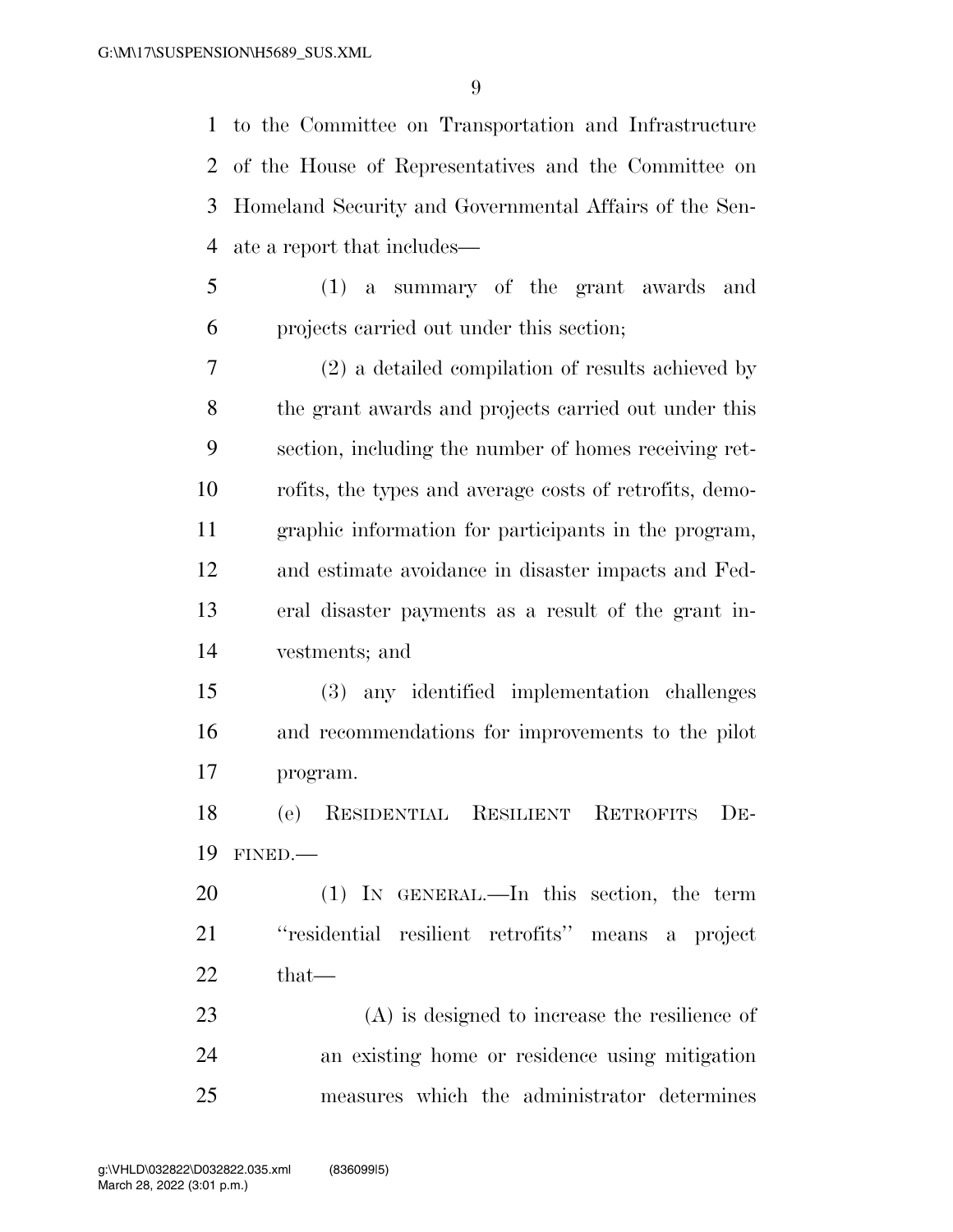reduce damage and impacts from natural dis- aster hazards and risks that are most likely to occur in the area where the home is located; and

 (B) to the extent applicable, are consistent with the 2 most recently published editions of relevant consensus-based codes, specifications, and standards, including any amendments made by State, local, tribal, or territorial governments to such codes, specifications, and standards that incorporate the latest hazard-resistant de- signs and establish criteria for the design, con- struction, and maintenance of residential struc- tures and facilities that may be eligible for as- sistance under the Robert T. Stafford Disaster Relief and Emergency Assistance Act (42 U.S.C. 5121 et seq.) for the purpose of pro- tecting the health, safety, and general welfare of the buildings' users against disasters.

 (2) INCLUSION.—In this section, the term ''res-idential resilient retrofits'' includes—

 (A) elevations of homes and elevations of utilities within and around structures to miti-24 gate damages;

(B) floodproofing measures;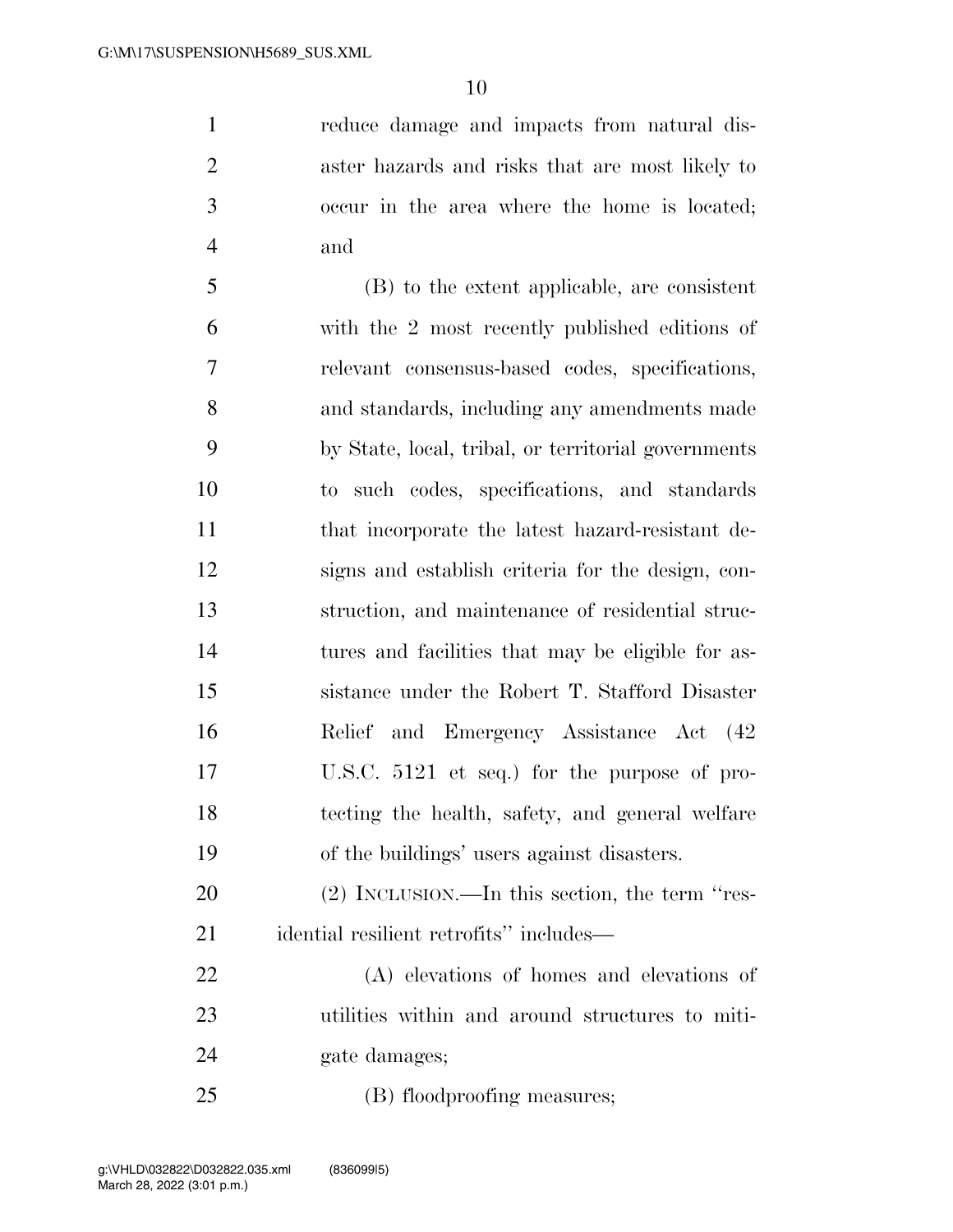| $\mathbf{1}$   | (C) the construction of tornado safe rooms;                    |
|----------------|----------------------------------------------------------------|
| $\overline{2}$ | (D) seismic retrofits;                                         |
| 3              | (E) wildfire retrofit and mitigation meas-                     |
| $\overline{4}$ | ures;                                                          |
| 5              | (F) wind retrofits, including roof replace-                    |
| 6              | ments, hurricane straps, and tie-downs; and                    |
| 7              | (G) any other measures that meet the re-                       |
| 8              | quirements of paragraph (1), as determined by                  |
| 9              | the Administrator.                                             |
| 10             | SEC. 7. BUY AMERICA FOR NONEMERGENCY PROJECTS.                 |
| 11             | (a) IN GENERAL.—For the purposes of this rule-                 |
| 12             | making, to ensure that the United States has the produc-       |
| 13             | tive capability to respond quickly to emergencies and nat-     |
| 14             | ural disasters with a strong domestic industrial base being    |
| 15             | in the public interest, the Administrator of the Federal       |
| 16             | Emergency Management Agency shall require, as a condi-         |
| 17             | tion of any financial assistance provided by the Agency        |
| 18             | on a nonemergency basis after promulgation of regulations      |
| 19             | pursuant to subsection (c) for a construction project with     |
| 20             | a cost of at least $$1,000,000$ , that the steel and iron used |
| 21             | in the project be produced in the United States.               |
| 22             | $(b)$ WAIVER.—                                                 |
| 23             | (1) IN GENERAL.—The Administrator may pro-                     |
|                |                                                                |

 vide a waiver of the requirements in subsection (a) if the Administrator finds—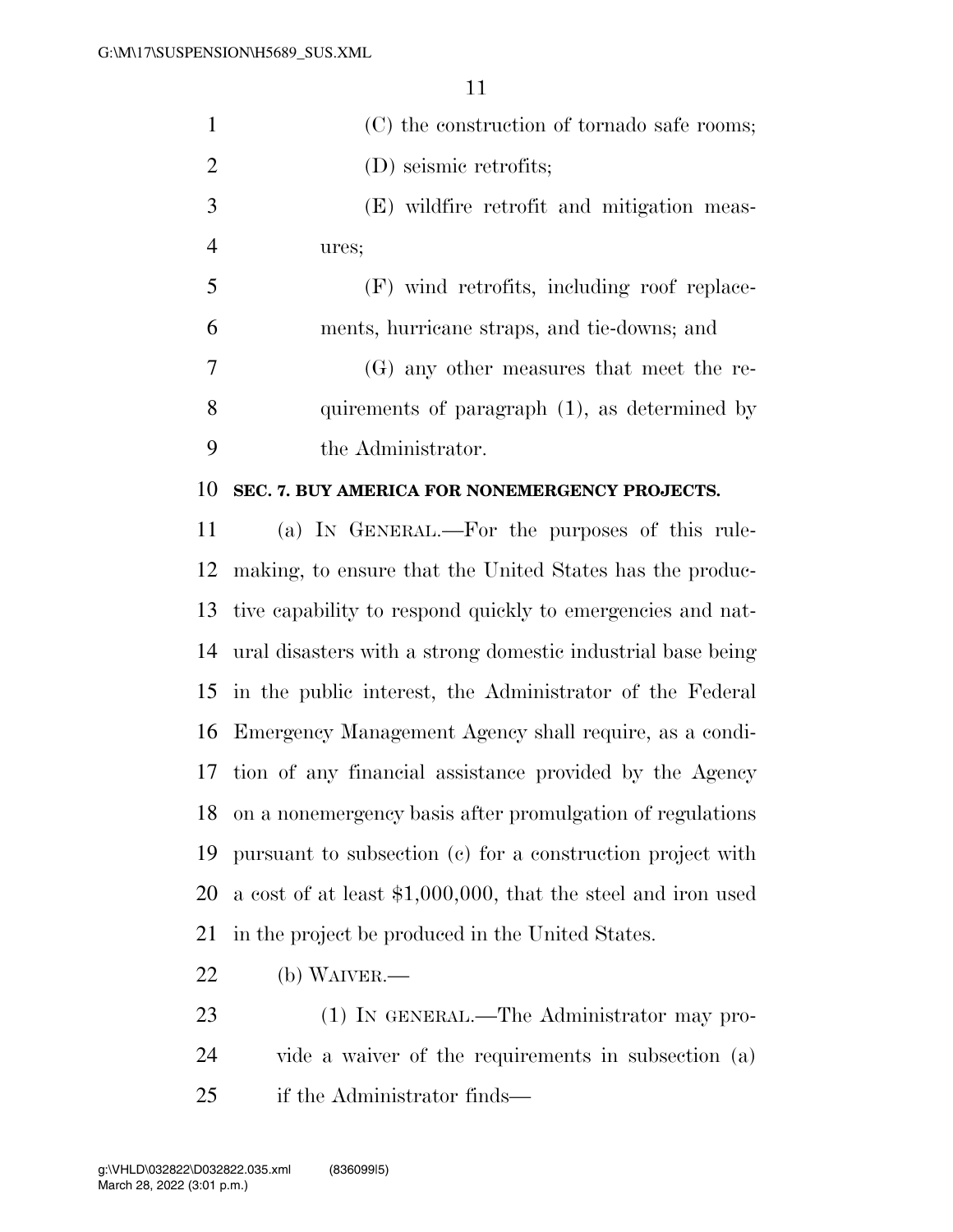| $\mathbf{1}$   | (A) that the application of such subsection            |
|----------------|--------------------------------------------------------|
| $\overline{2}$ | would be inconsistent with the public interest,        |
| 3              | including causing unreasonable project delays;         |
| $\overline{4}$ | (B) that such steel and iron are not pro-              |
| 5              | duced in the United States in sufficient and           |
| 6              | reasonably available quantities and of a satis-        |
| 7              | factory quality; or                                    |
| 8              | (C) that inclusion of domestic material will           |
| 9              | increase the cost of the overall project contract      |
| 10             | by more than 25 percent.                               |
| 11             | (2) PUBLIC INPUT.—If the Administrator re-             |
| 12             | ceives a request for a waiver under this subsection,   |
| 13             | the Administrator shall make available to the public,  |
| 14             | on an informal basis, a copy of the request and in-    |
| 15             | formation available to the Administrator concerning    |
| 16             | the request, and shall allow for informal public input |
| 17             | on the request for at least 15 days prior to making    |
| 18             | a finding based on the request.                        |
| 19             | (3) PUBLICATION OF REQUEST.—The Adminis-               |
| 20             | trator shall make the request and accompanying in-     |
| 21             | formation available by electronic means, including on  |
| 22             | the official public website of the Federal Emergency   |
| 23             | Management Agency.                                     |
|                |                                                        |

 (c) RULEMAKING.—Not later than 18 months after the date of enactment of this Act, the President, acting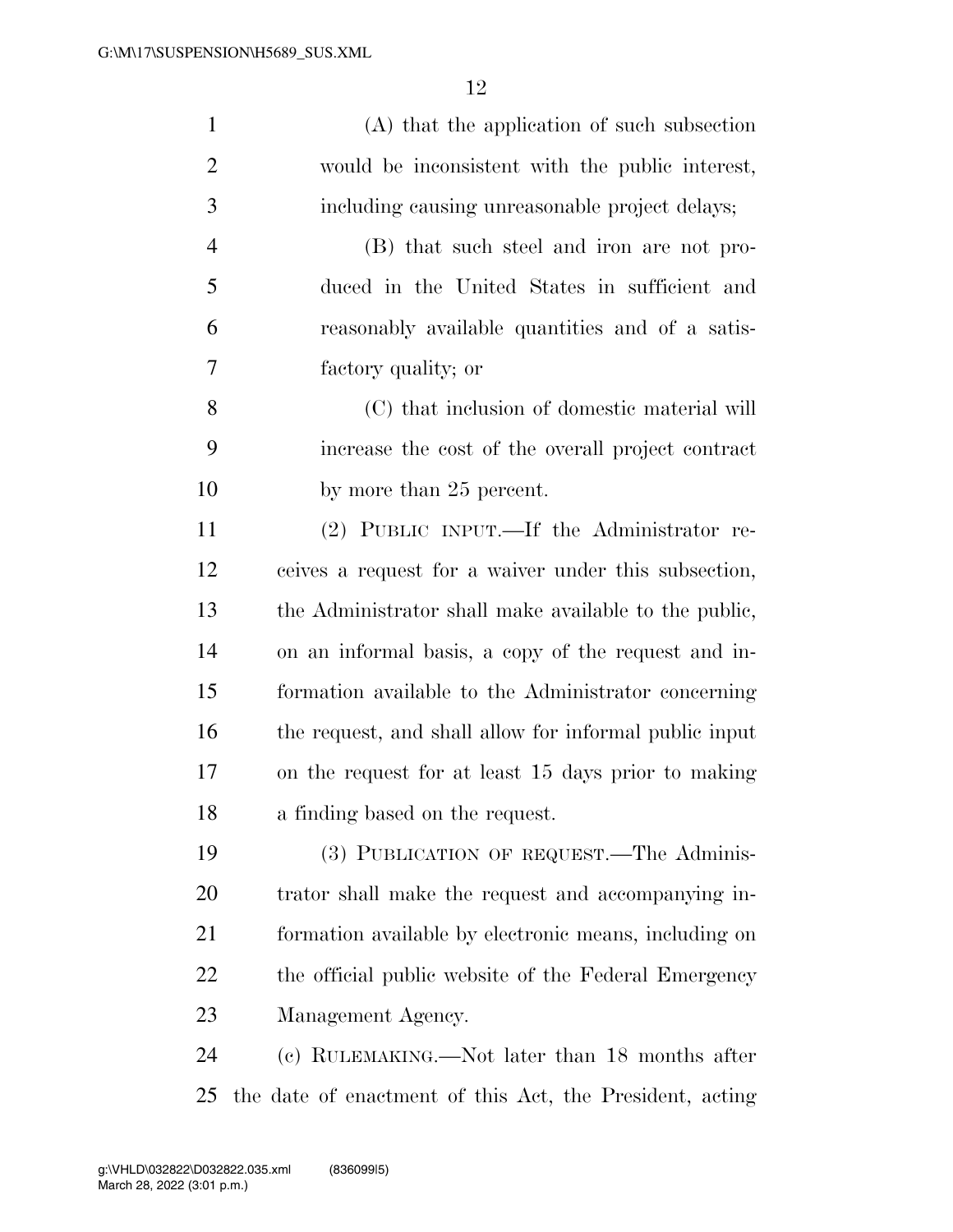through the Administrator of the Federal Emergency Management Agency, shall conduct and complete a rule- making to establish what considerations shall be used by the Administrator to assess whether a waiver request 5 made pursuant to subsection  $(b)(1)(A)$  is in the public in- terest. Such criteria shall include both a calculation con- sidering domestically produced steel and iron and a cal- culation with non-domestically produced steel and iron for construction projects which require a Benefit-Cost Anal-ysis in order to qualify for financial assistance.

 (d) ADJUSTMENT.—The amount in subsection (a) shall be adjusted annually to reflect changes in the Con- sumer Price Index for All Urban Consumers published by the Department of Labor.

### **SEC. 8. REIMBURSEMENT OF INTEREST PAYMENTS RE-LATED TO PUBLIC ASSISTANCE.**

 (a) IN GENERAL.—Title IV of the Robert T. Stafford Disaster Relief and Emergency Assistance Act (42 U.S.C. 5170 et seq.) is amended by adding at the end the fol-lowing:

# **''SEC. 431. REIMBURSEMENT OF INTEREST PAYMENTS RE-**

**LATED TO PUBLIC ASSISTANCE.** 

23 "(a) IN GENERAL.—For purposes of assistance under this title, the President shall provide financial assistance at the applicable Federal share to a State or local govern-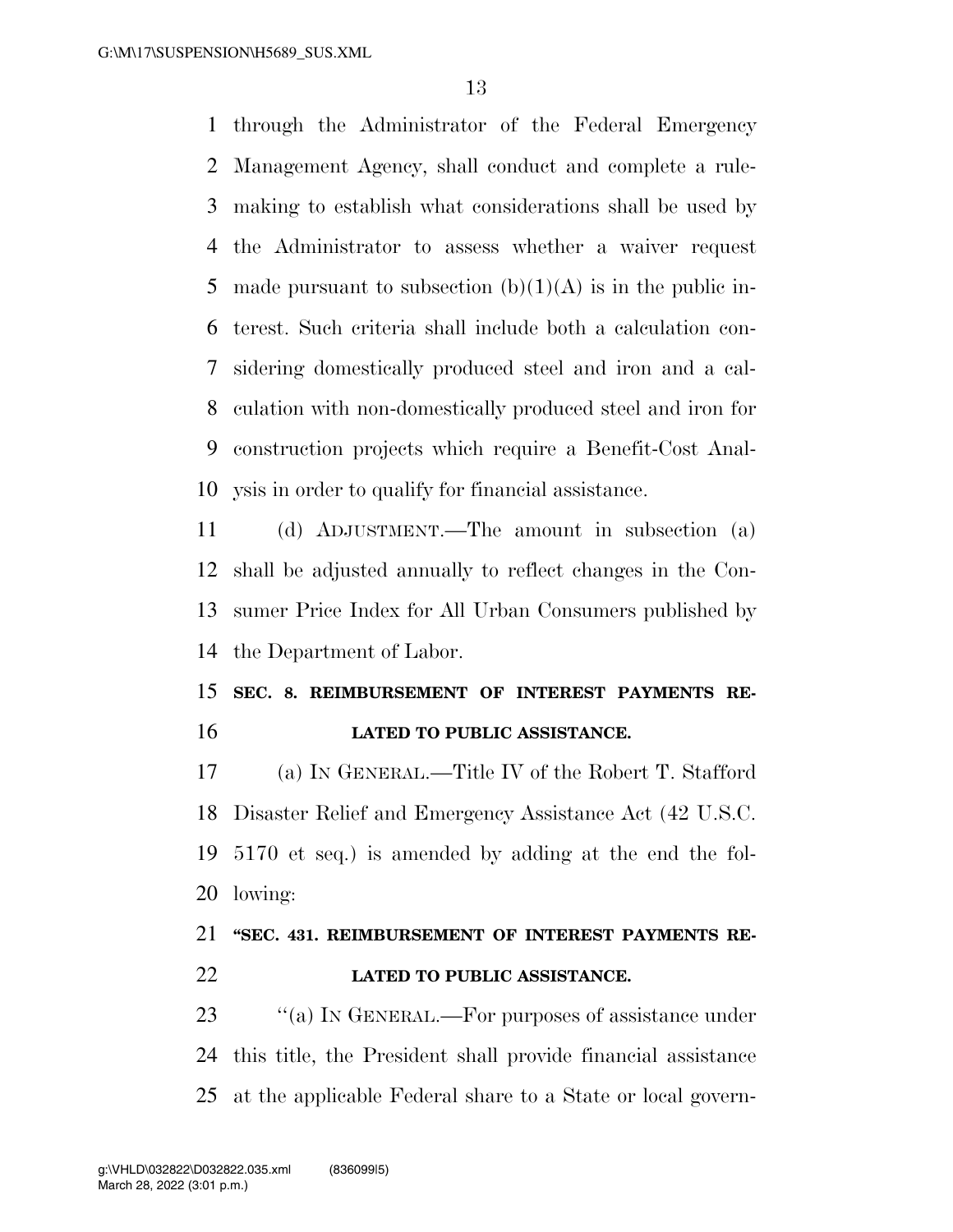ment, electric cooperative, or nonprofit organization as re- imbursement for qualifying interest. ''(b) DEFINITIONS.—In this section, the following definitions apply: ''(1) QUALIFYING INTEREST.—The term 'quali- fying interest' means, with respect to a qualifying loan, the lesser of—  $\mathcal{S}$  ''(A) the actual interest paid to a lender for such qualifying loan; and  $\langle$  ''(B) the interest that would have been paid to a lender if such qualifying loan had an interest rate equal to the prime rate most re- cently published on the Federal Reserve Statis- tical Release on selected interest rates. ''(2) QUALIFYING LOAN.—The term 'qualifying loan' means a loan—  $\langle (A) \rangle$  obtained by a State or local govern- ment, electric cooperative, or nonprofit organi- zation; and 20 "'(B) of which not less than 90 percent of the proceeds are used to fund activities for

 which such State or local government, electric cooperative, or nonprofit organization receives assistance under this Act after the date on which such loan is disbursed.''.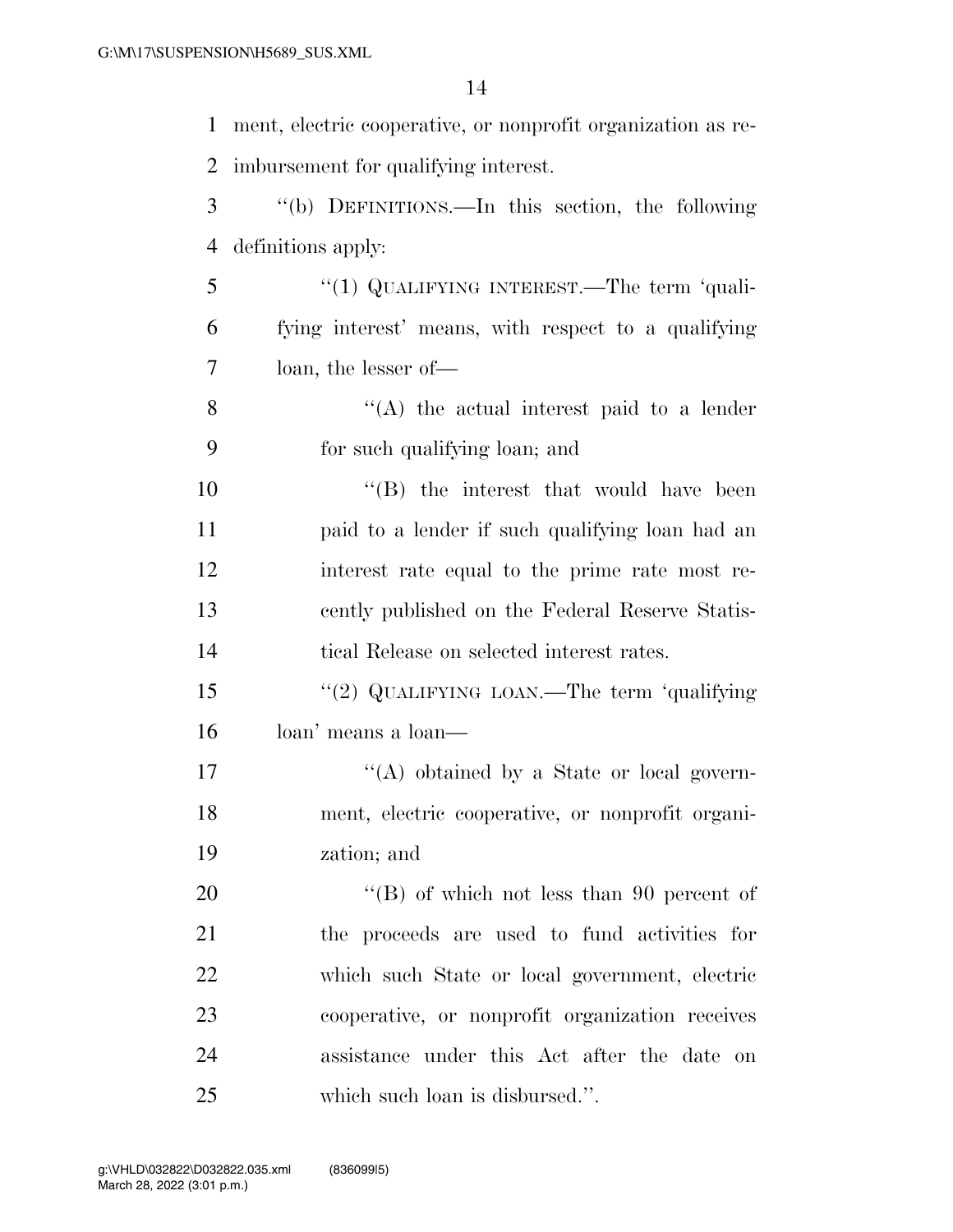(b) RULE OF APPLICABILITY.—Any qualifying inter- est (as such term is defined in section 431 of the Robert T. Stafford Disaster Relief and Emergency Assistance Act, as added by this section) incurred by a State or local government, electric cooperative, or nonprofit organization in the 5 years preceding the date of enactment of this Act shall be treated as eligible for financial assistance for pur-poses of such section 431.

## **SEC. 9. FUNDING OF A FEDERALLY AUTHORIZED WATER RESOURCES DEVELOPMENT PROJECT.**

 Section 203 of the Robert T. Stafford Disaster Relief and Emergency Assistance Act (42 U.S.C. 5133) is fur-ther amended by adding at the end the following:

 ''(n) FUNDING OF A FEDERALLY AUTHORIZED WATER RESOURCES DEVELOPMENT PROJECT.—

 ''(1) IN GENERAL.—Notwithstanding section 312 of the Robert T. Stafford Disaster Relief and Emergency Assistance Act (42 U.S.C. 5155) and its implementing regulations, assistance provided under this section may be used to fund activities author-21 ized for construction within the scope of a federally authorized water resources development project of the Army Corps of Engineers if such activities are also eligible activities under this section.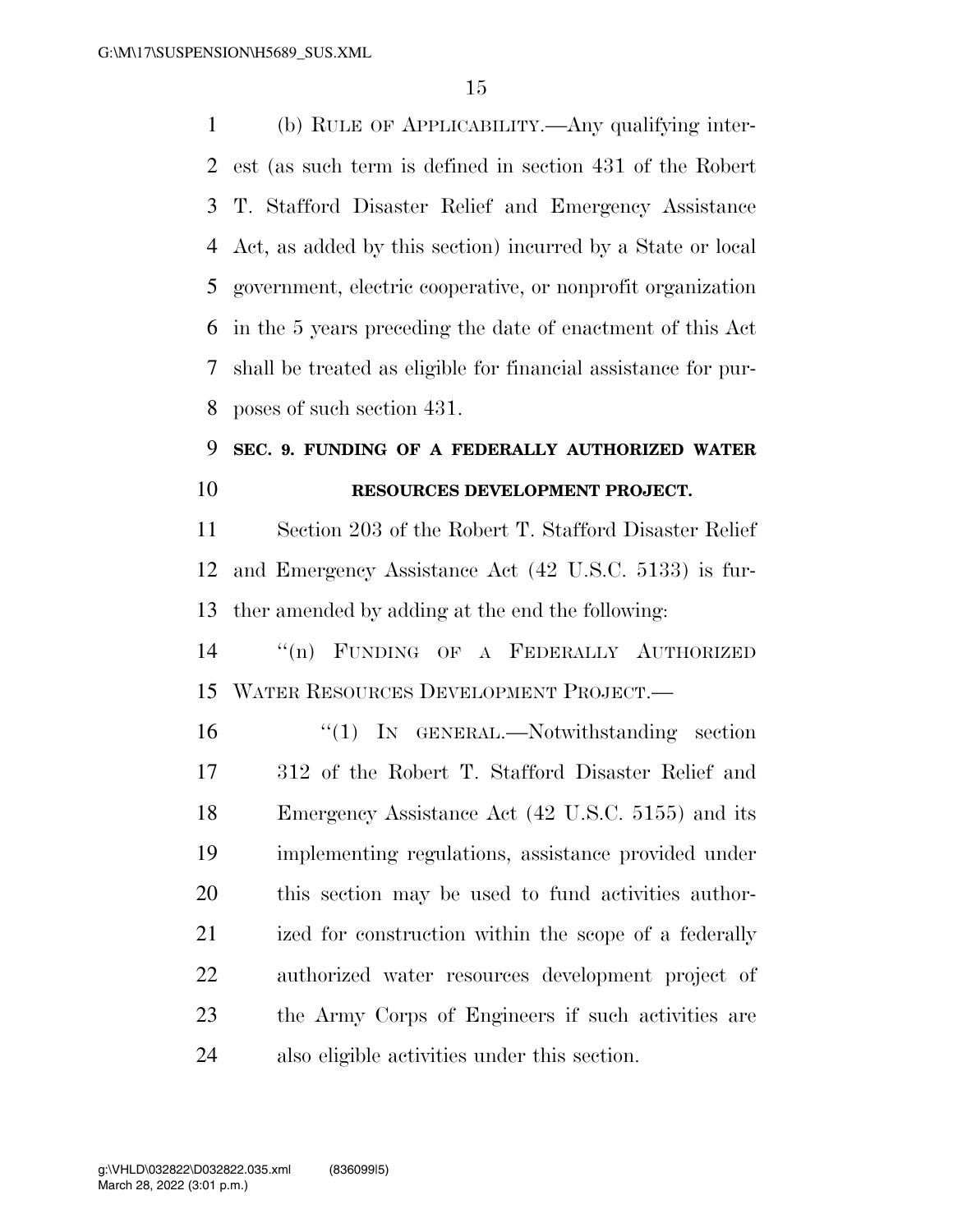1 ''(2) FEDERAL FUNDING.—All Federal funding provided pursuant to this section shall be applied to- ward the Federal share of a federally authorized water resources development project described in paragraph (1).

 ''(3) NON-FEDERAL MATCH.—All non-Federal matching funds required pursuant to this section shall be applied toward the non-Federal share of a federally authorized water resources development project described in paragraph (1).

11 "(4) TOTAL FEDERAL SHARE.—Funding pro- vided pursuant to this section may not exceed the total Federal share for a federally authorized water resources development project described in para-graph (1).

 ''(5) RULE OF CONSTRUCTION.—Nothing in 17 this subsection may be construed to affect—

18  $\langle (A)$  the cost-share requirement of a haz-ard mitigation measure under this section;

20  $\langle$  (B) the eligibility criteria for a hazard mitigation measure under this section;

22  $\cdot$  (C) the cost share requirements of a fed- erally authorized water resources development project described in paragraph (1); and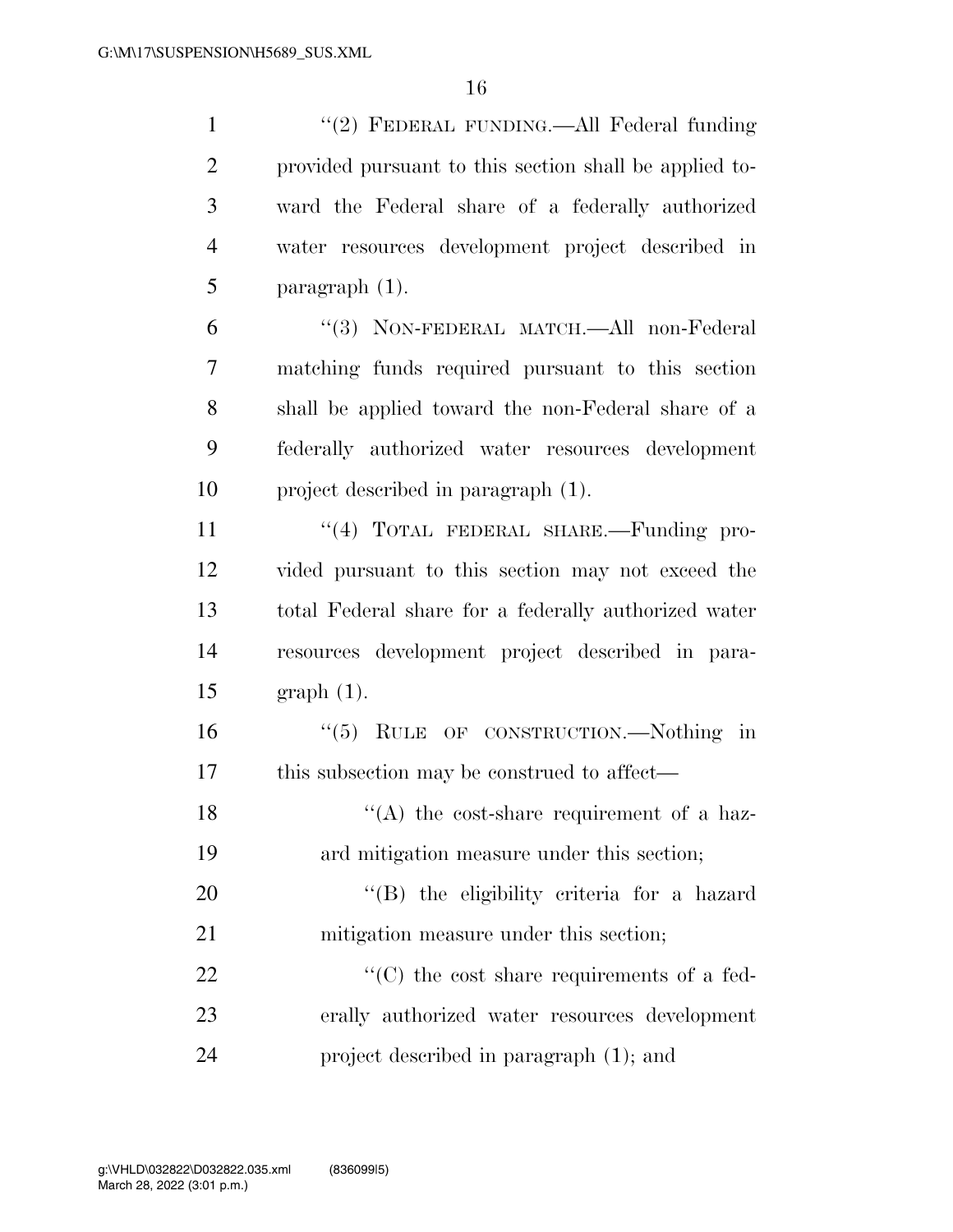''(D) the responsibilities of a non-Federal interest with respect to such project, including those related to the provision of lands, ease- ments, rights-of-way, dredge material disposal areas, and necessary relocations.

 ''(6) LIMITATION.—If a federally authorized water resources development project of the Army Corps of Engineers is constructed with funding pro- vided under this subsection, no further Federal funding shall be provided for construction of such a project.''.

## **SEC. 10. GAO REPORT TO CONGRESS ON CHALLENGES UNDER PUBLIC ASSISTANCE ALTERNATIVE PROCEDURES.**

 (a) IN GENERAL.—The Comptroller General of the United States shall conduct a study on the challenges to States and Territories of the United States in obtaining assistance under section 428 of the Robert T. Stafford Disaster Relief and Emergency Assistance Act (42 U.S.C. 5189f).

 (b) CONTENTS.—In conducting the study described in subsection (a), the Comptroller General shall study the challenges for assistance described in subsection (a) faced by the following: